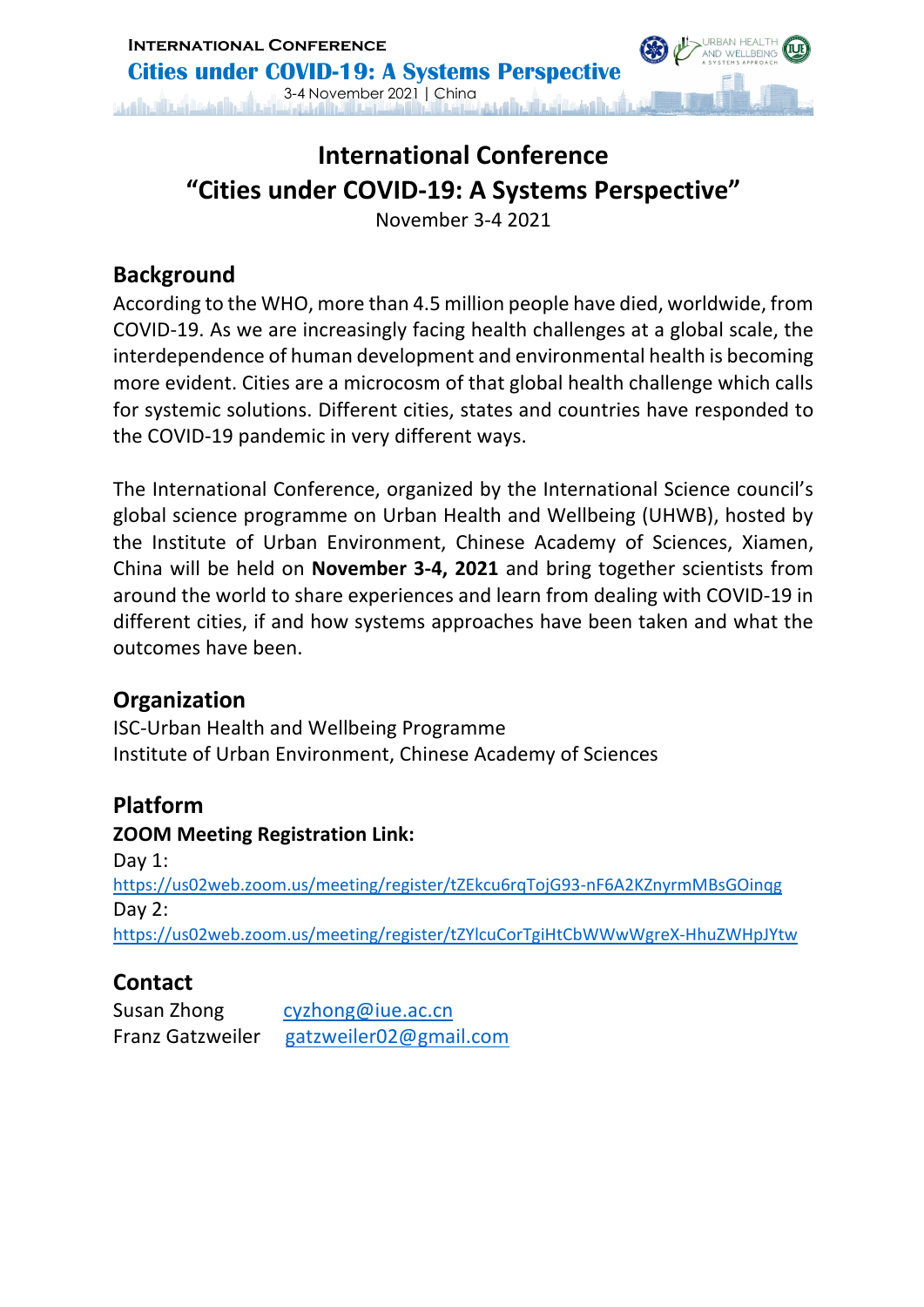#### **International Conference Cities under COVID-19: A Systems Perspective**



# **Agenda**

URBAN HEALTH

G

| <b>Wednesday, NOV 3</b>       |                              |                                                                                                                                                |  |
|-------------------------------|------------------------------|------------------------------------------------------------------------------------------------------------------------------------------------|--|
| <b>Time</b><br>(China, UTC+8) | <b>Name</b>                  | Content                                                                                                                                        |  |
| 09:00-09:05                   | Zhu Yong-Guan                | Opening                                                                                                                                        |  |
|                               | Philippa Howden-<br>Chapman  |                                                                                                                                                |  |
| 09:05-09:30                   | Jo Boufford                  | <b>Welcome Addresses</b>                                                                                                                       |  |
|                               | <b>Mathieu Denis</b>         |                                                                                                                                                |  |
| <b>Session 1</b>              |                              | <b>Chair: Philippa Howden-Chapman</b>                                                                                                          |  |
| 09:30-09:45                   | Isaac Luginaah               | The response to the COVID-19<br>Pandemic in the City of London and<br>Middlesex County using a Systems<br>Approach: What lessons can we learn? |  |
| 09:45-10:00                   | <b>Blaise Nguendo Yongsi</b> | Challenges to fight COVID-19 in Douala<br>Metropolis                                                                                           |  |
| 10:00-10:15                   | Paulo Saldiva                | COVID-19 in São Paulo                                                                                                                          |  |
| 10:15-10:30                   | <b>Franz Gatzweiler</b>      | A systems perspective on urban health<br>and wellbeing: a new science plan                                                                     |  |
| 10:30-10:45                   | <b>Huang Cunrui</b>          | Spatial and Temporal Trends of<br>Mortality Burden Attributable to<br><b>Heatwaves in China</b>                                                |  |
| 10:45-11:15                   |                              | <b>Discussion</b>                                                                                                                              |  |
| 11:15-11:30                   |                              | Break (15min)                                                                                                                                  |  |
| <b>Session 2</b>              |                              | <b>Chair: Chen Weigiang</b>                                                                                                                    |  |
| 11:30-11:45                   | Wang Lan                     | Studies on urban factors influencing<br>COVID-19 incidence                                                                                     |  |
| 11:45-12:00                   | Philippa Howden-<br>Chapman  | Eliminating COVID-19 at the border                                                                                                             |  |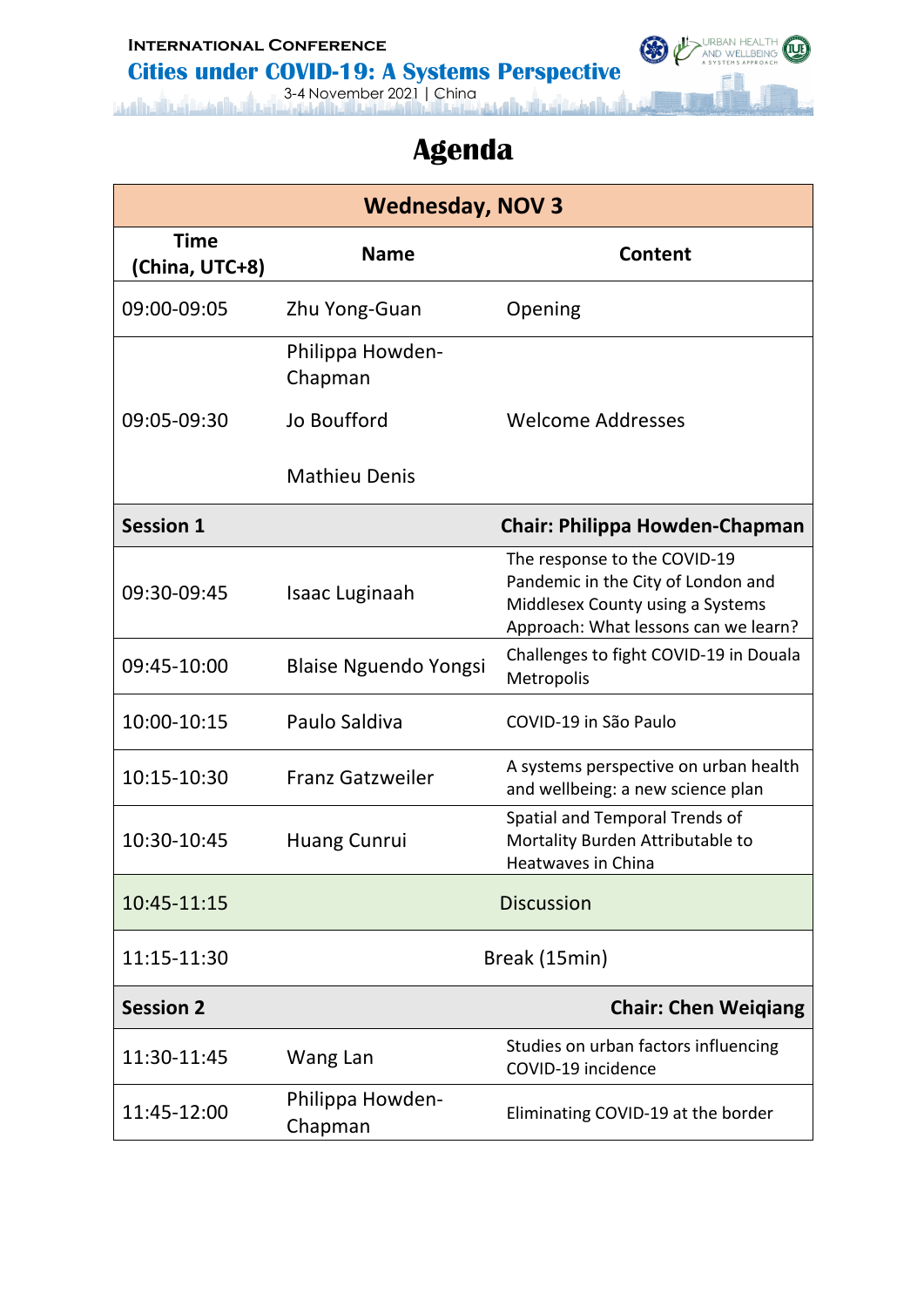| <b>INTERNATIONAL CONFERENCE</b> |  |  |  |
|---------------------------------|--|--|--|
|                                 |  |  |  |

#### **Cities under COVID-19: A Systems Perspective**

OF AND WELLBEING (I.J.)

3-4 November 2021 | China

|                  | 3-4 November 2021   China                                                                                                                                                               |                                                                                                                                                                                                                                      |
|------------------|-----------------------------------------------------------------------------------------------------------------------------------------------------------------------------------------|--------------------------------------------------------------------------------------------------------------------------------------------------------------------------------------------------------------------------------------|
| 12:00-12:15      | Aakriti Grover                                                                                                                                                                          | Coping Strategies, Response and<br>Sustainable Future to Covid-19 in the<br>capital of India, Delhi                                                                                                                                  |
| 12:15-12:30      | Rachel Cooper, Louise<br>Mullagh                                                                                                                                                        | Cities under COVID-19 - A case study<br>of Lancaster                                                                                                                                                                                 |
| 12:30-13:00      | <b>Carlos Dora</b>                                                                                                                                                                      | <b>Keynote 1</b><br><b>Urban Health: Taking Stock and</b><br><b>Looking Ahead</b>                                                                                                                                                    |
| 13:00-14:00      | Guan (CGTN):<br>in China and globally<br>Panelists:<br>Philippa Howden Chapman<br>Zhu Yong-Guan<br>$\bullet$<br><b>Carlos Dora</b><br>$\bullet$<br><b>Franz Gatzweiler</b><br>$\bullet$ | Panel discussion with all presenters, moderated by Wang<br>Key lessons learnt from and for cities and opportunities for<br>improving a systems approach; main take-aways and<br>recommendations for mayors and urban decision-makers |
|                  |                                                                                                                                                                                         |                                                                                                                                                                                                                                      |
|                  |                                                                                                                                                                                         |                                                                                                                                                                                                                                      |
| <b>Session 3</b> | Thursday, NOV 4                                                                                                                                                                         | <b>Chair: Franz Gatzweiler</b>                                                                                                                                                                                                       |
| 10:00-10:15      | Juan Vela Valdez                                                                                                                                                                        | COVID-19 in Havana, Cuba                                                                                                                                                                                                             |
| 10:15-10:30      | Amy Howden-<br>Chapman, Veronica<br>Olivotto                                                                                                                                            | A Case Study of COVID19 and New<br><b>York City</b>                                                                                                                                                                                  |
| 10:30-10:45      | <b>Christine He</b>                                                                                                                                                                     | Analysis on the prevention and control<br>measures and experience of the new<br>crown epidemic system in Wuyi<br>County                                                                                                              |
| 10:45-11:00      | Saroj Jayasinghe                                                                                                                                                                        | COVID-19 in Colombo, Sri Lanka                                                                                                                                                                                                       |
| 11:00-11:15      | Suraj Bhattarai                                                                                                                                                                         | COVID-19 response of Biratnagar<br>Metropolitan City, Nepal                                                                                                                                                                          |
| 11:15-11:45      |                                                                                                                                                                                         | <b>Discussion</b>                                                                                                                                                                                                                    |